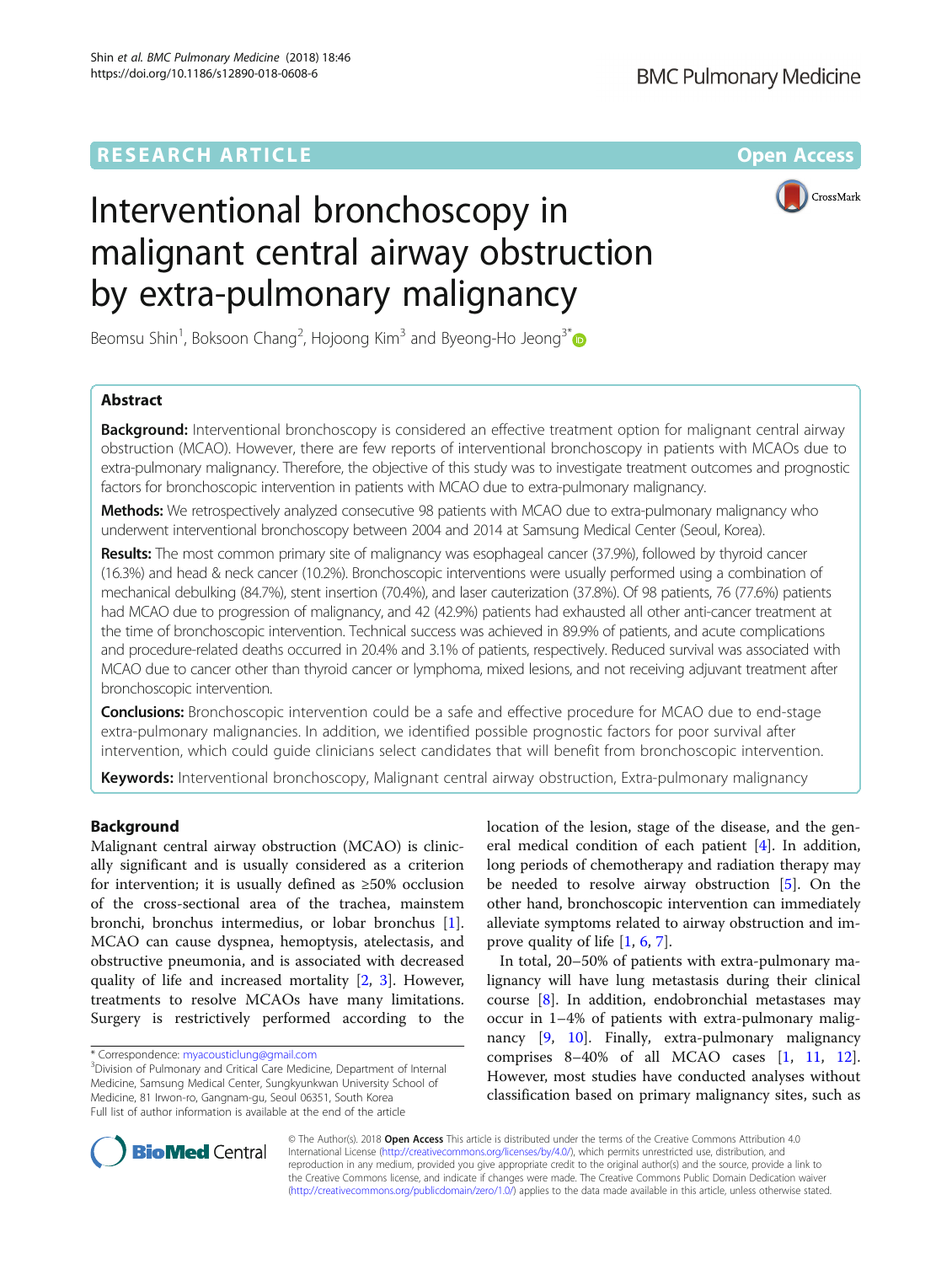pulmonary and extra-pulmonary malignancies [[1,](#page-6-0) [6](#page-6-0), [11](#page-6-0)– [15\]](#page-6-0). Based on these reports, there are limitations when managing patients with MCAO from an extrapulmonary malignancy.

Herein, we conducted a retrospective study to evaluate the clinical outcomes and prognostic factors of bronchoscopic interventions in patients with MCAO due to extra-pulmonary malignancy.

## Methods

## **Patients**

We retrospectively reviewed all interventional bronchoscopy reports from January 2004 to December 2014 at Samsung Medical Center (a 1979-bed, tertiary care referral hospital in Seoul, South Korea) and identified 98 patients with MCAO due to extra-pulmonary malignancy. This study obtained approval from the institutional review board (IRB no. 2017-01-033) to review and publish information obtained from patient records. The need for informed consent was waived because patient information was anonymized and de-identified prior to analysis.

## Airway intervention techniques

Airway anatomy was evaluated using chest computed tomography (CT) and, when possible, flexible bronchoscopy. MCAO was defined as ≥50% occlusion of the cross-sectional area of the trachea, main stem bronchi, bronchus intermedius, or lobar bronchus on the CT images or bronchoscopic findings [[1\]](#page-6-0).

Interventional bronchoscopy was performed according to standard techniques [[16](#page-6-0), [17](#page-6-0)]. After induction of general anesthesia, the patient was intubated with a rigid bronchoscope tube (Bryan Co., Woburn, MA, USA or Karl-Storz, Tuttlingen, Germany). Depending on the characteristics of airway obstruction (endobronchial lesion, extrinsic compression, and mixed lesion) and the medical condition of the patient, various combinations of airway intervention techniques were used, including mechanical debulking, laser, and insertion of silicone stents. Any endobronchial lesion was removed mechanically using rigid bronchoscope tubes and forceps. A neodymium-doped yttrium aluminum garnet laser (LaserSonics, Milpitas, CA, USA) or a diode laser (Biolitec, Ceralas<sup>\*</sup>, Germany) were used to cauterize visible vessels before mechanical debulking or to ablate residual endobronchial tumor. Additionally, if needed, a silicone stent (Natural stent [M1S Co., Seoul, Korea] or Dumon stent [Novatech, La Ciotat, France]) was inserted to maintain airway patency against extrinsic compression or rapid progression [\[18](#page-6-0)].

Technical success was based on anatomic criteria, which were defined as the reopening of the airway lumen to > 50% of the normal cross sectional area and a connection to a viable area of distal lung by bronchoscopy [[1](#page-6-0)]. If a physician successfully reopened a proximal airway, but then discovered distal lesions that occluded all segmental or subsegmental levels, this was classified as a technical failure [\[1](#page-6-0)].

## Data collection

We retrospectively reviewed the medical records of all 98 patients. The following data were collected: demographic characteristics, primary site of malignancy, bronchoscopic findings (site of lesion, type of obstruction, and severity and length of stenosis), pre- and postprocedure treatment modalities, techniques applied during bronchoscopic interventions, procedure-related complications, and survival time.

Performance status was evaluated using the American Society of Anesthesiologists (ASA) physical status classification. Poor performance was defined as  $\geq$  class 3 ASA physical status, which indicates severe systemic disease with functional limitation [[19\]](#page-6-0). The severity of airway stenosis was determined using the Myer-Cotton stenosis grading system: Grade I, ≤50% luminal stenosis; Grade II, 51–70% luminal stenosis; Grade III, 71–99% luminal stenosis; and Grade IV, no lumen [[20\]](#page-6-0). Respiratory distress was defined as worsening oxygenation or dyspnea after the procedure requiring additional oxygen supplies for at least 24 h. Excessive bleeding was defined as procedure-related bleeding which required transfusion or escalation in level of care.

Because all patients were in terminal stage with pulmonary metastasis from extra-pulmonary malignancy, the status of malignancy at the first bronchoscopic intervention was divided as follows. First, detection time of MCAO was divided as initial diagnosis of malignancy that had not yet been treated and disease progression of malignancy despite anti-cancer treatment. Second, we investigated the history of anti-cancer treatment after the first bronchoscopic intervention, and patients were divided into whether they received adjuvant treatment or not.

#### Statistical analysis

Data are presented as number (%) for categorical variables and median (interquartile range [IQR]) for continuous variables. The Kaplan–Meier method was used to estimate overall survival after the first bronchoscopic intervention. A multivariable Cox proportional hazard regression analysis was used to identify independent prognostic factors associated with overall survival. Because the total number of patients was not large enough to allow all variables to be analyzed, demographic data and variables that seemed to be directly related to the procedure and survival were selectively included in the analysis. The appropriateness of the proportional hazards assumption was evaluated using plots of the log minus log of Kaplan–Meier survival against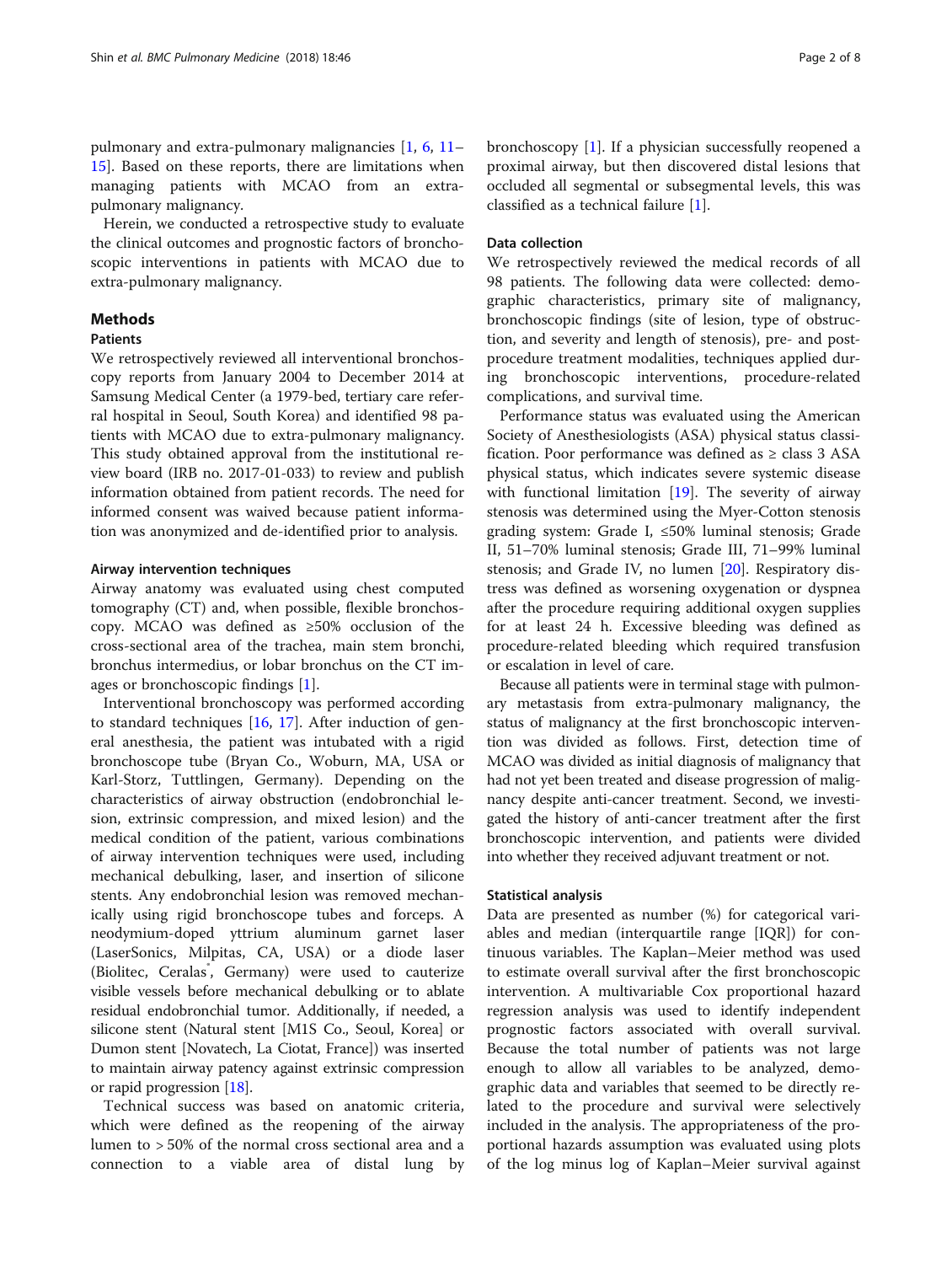the log of time. Statistical differences were considered significant at  $P < 0.05$ . All statistical analyses were performed using SPSS software (IBM SPSS Statistics ver. 22, Chicago, IL, USA).

## Results

## Baseline characteristics

Baseline characteristics of the study population are summarized in Table 1. Of the 98 patients, 60 (61.2%) were males. The median age was 63 (IQR, 54–72) years old and the median body mass index (BMI) was  $21.1 \text{ kg/m}^2$  $(IQR, 18.1–24.3 kg/m<sup>2</sup>)$ . Thirty-five patients  $(35.7%)$  had an ASA physical status  $\geq$  class 3, and intubation before intervention was needed in 12 (12.2%) patients due to respiratory failure. The most common primary site of malignancy was esophageal cancer (37.9%), followed by thyroid cancer (16.3%), head & neck cancer (10.2%), renal cell carcinoma (7.1%), colorectal cancer (7.1%), and lymphoma (5.1%).

Characteristics of the MCAO site are summarized in Table 2. The most common site of MCAO was the trachea (63.3%), followed by the left main bronchus (21.4%)

| <b>Table 1</b> Baseline characteristics |
|-----------------------------------------|
|                                         |

| Variables                                                 | $N = 98$         |
|-----------------------------------------------------------|------------------|
| Age, years                                                | 63 (54-72)       |
| Sex, male                                                 | 60(61.2)         |
| Body mass index, kg/m <sup>2</sup>                        | 21.1 (18.1-24.3) |
| Comorbidity                                               |                  |
| Diabetes mellitus                                         | 10 (10.2)        |
| Chronic liver disease                                     | 8(8.2)           |
| Cerebrovascular disease                                   | 7(7.1)           |
| Congestive heart disease                                  | 6(6.1)           |
| Chronic pulmonary disease                                 | 3(3.1)           |
| Poor performance status <sup>a</sup>                      | 35 (35.7)        |
| Intubation due to respiratory failure before intervention | 12 (12.2)        |
| Primary site of malignancy                                |                  |
| Local extension                                           | 63 (64.4)        |
| Esophageal cancer                                         | 37 (37.9)        |
| Thyroid cancer                                            | 16 (16.3)        |
| Head & neck cancer                                        | 10(10.2)         |
| Metastatic disease                                        | 35 (35.6)        |
| Renal cell carcinoma                                      | 7(7.1)           |
| Colorectal cancer                                         | 7(7.1)           |
| Lymphoma                                                  | 5(5.1)           |
| Others <sup>b</sup>                                       | 16 (16.3)        |

Data are presented as n (%) or the median (interquartile range)

a<br>American Society of Anesthesiologists (ASA) physical status class ≥3 means severe systemic disease with functional limitation <sup>b</sup>

Sarcoma ( $n = 4$ ), breast cancer ( $n = 3$ ), hepatocellular carcinoma ( $n = 3$ ), gastric cancer (n = 1), ovarian cancer (n = 1), neuroblastoma (n = 1), thymic cancer (n = 1). mesothelioma ( $n = 1$ ), and peripheral nerve sheath tumor ( $n = 1$ )

## Table 2 Bronchoscopic findings

| Variables                                                 | $N = 98$      |
|-----------------------------------------------------------|---------------|
| Site of lesion                                            |               |
| Single lesion                                             | 93 (94.9)     |
| Trachea                                                   | 62(63.3)      |
| Left main bronchus                                        | 21(21.4)      |
| Right main bronchus                                       | 6(6.1)        |
| Right bronchus intermedius                                | 1(1.0)        |
| Lobar bronchus                                            | 3(3.1)        |
| Extended lesion                                           | 5(5.1)        |
| Trachea and each or both bronchi                          | 3(3.1)        |
| Both main bronchi                                         | 2(2.0)        |
| Type of obstruction                                       |               |
| Endobronchial lesion                                      | 29 (29.6)     |
| Extrinsic compression                                     | 15 (15.3)     |
| Mixed lesion                                              | 54 (55.1)     |
| Severity of stenosis (Myer and Cotton Grade) <sup>a</sup> |               |
| $\mathbf{  }$                                             | 25(25.5)      |
| $\mathbf{III}$                                            | 55 (56.1)     |
| $\mathsf{IV}$                                             | 18 (18.4)     |
| Length of MCAO <sup>b</sup> , mm                          | $30(22 - 38)$ |
| Fistula between trachea and esophagus                     | 8(8.2)        |
| $\sqrt{2}$                                                |               |

Data are presented as n (%) or the median (interquartile range)

MCAO malignant central airway obstruction

<sup>a</sup>Categorization based on the percentage of reduction in cross-sectional area. Grade 1, ≤ 50% lumenal stenosis; Grade II, 51–70% lumenal stenosis; Grade III, <sup>71</sup>–99% lumenal stenosis; Grade IV, no lumen <sup>b</sup>

<sup>b</sup> Length of MCAO was defined as the sum of the length of the obstructive lesions more than Grade II

and the right main bronchus (6.1%). Mixed, endobronchial, and extrinsic obstructions were seen in 54 (55.1%), 29 (29.6%), and 15 (15.3%) patients, respectively. Most patients (74.5%) had ≥71% obstruction of cross sectional area (Grade III or IV). The median length of stenosis was 30 mm (IQR, 22–38 mm). Some patients (8.2%) had a fistula between the trachea and the esophagus.

## Treatment modalities and complications

The median time from diagnosis of MCAO to bronchoscopic intervention was 0.4 months (IQR, 0.2-1.0 months) (Table [3](#page-3-0)). Bronchoscopic interventions were usually performed using a combination of treatment modalities, including mechanical debulking (84.7%), stent insertion (70.4%), and laser cauterization (37.8%). Thirty-five (35.7%) patients underwent bronchoscopic intervention more than twice during their clinical courses. Finally, only 10 patients (10.2%) had a technical failure. Of 22 patients who were diagnosed with MCAO as the initial diagnosis of malignancy, 7 (31.8%) patients did not receive adjuvant treatment after interventional bronchoscopy. Of 76 patients who were diagnosed with MCAO due to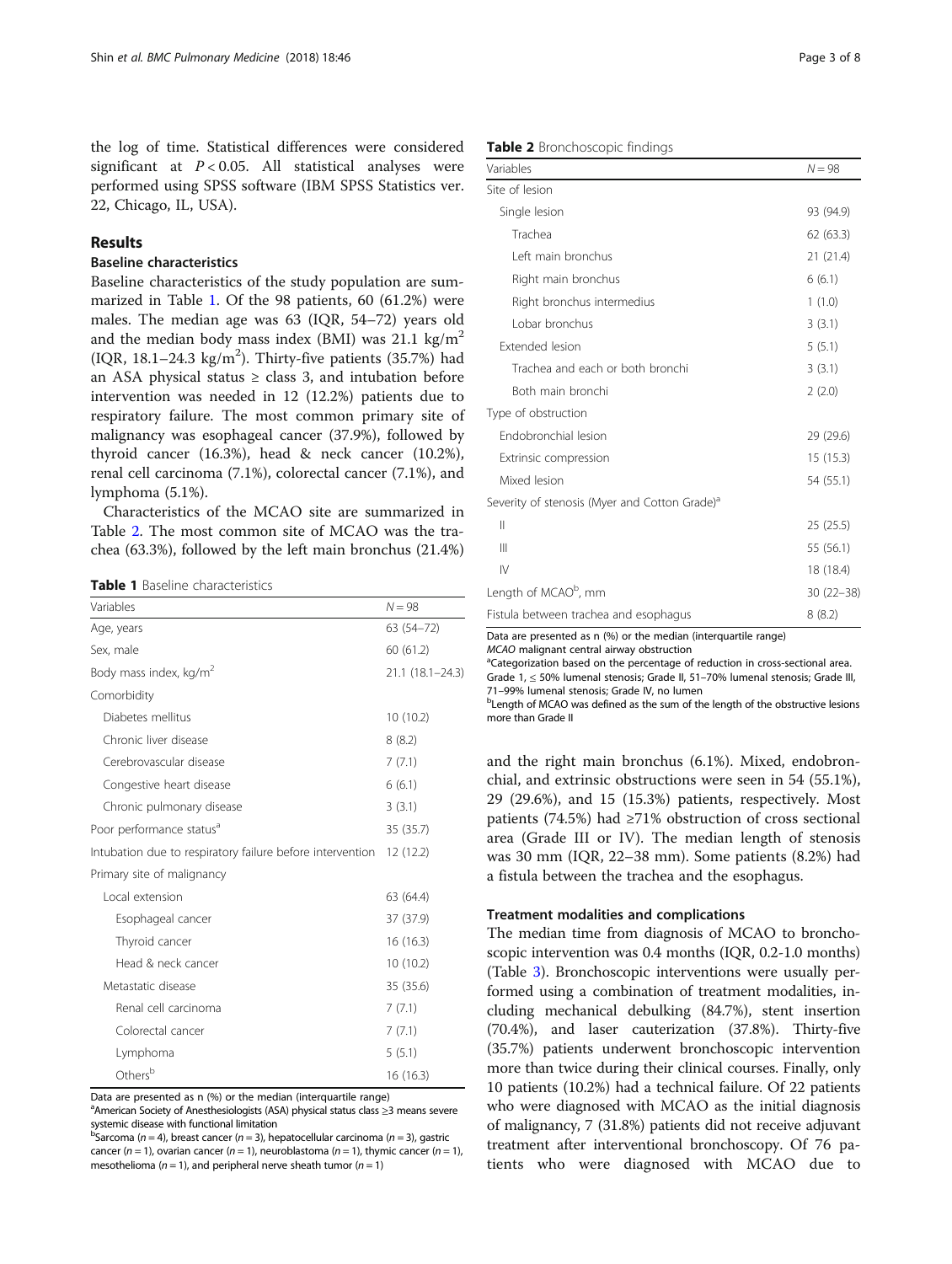<span id="page-3-0"></span>Table 3 Treatment modalities and complications

| Variables                                                       | $N = 98$         |
|-----------------------------------------------------------------|------------------|
| Time interval from diagnosis of MCAO<br>to intervention, months | $0.4(0.2 - 1.0)$ |
| Treatment modalities                                            |                  |
| Mechanical debulking                                            | 83 (84.7)        |
| Silicone stent                                                  | 69 (70.4)        |
| Tube stent                                                      | 65 (66.3)        |
| Y stent                                                         | 7(7.1)           |
| Laser                                                           | 37 (37.8)        |
| Tracheostomy                                                    | 4(4.1)           |
| Number of interventional bronchoscopies                         |                  |
| 1                                                               | 63 (64.3)        |
| $\geq$ 2                                                        | 35 (35.7)        |
| Technical failure                                               | 10 (10.2)        |
| MCAO as initial diagnosis of malignancy                         | 22 (22.4)        |
| No adjuvant treatment after<br>interventional bronchoscopy      | 7(7.1)           |
| Adjuvant radiation therapy                                      | 10 (10.2)        |
| Adjuvant chemotherapy                                           | 6(6.1)           |
| Adjuvant surgical resection                                     | 2(2.0)           |
| MCAO as disease progression of malignancy                       | 76 (77.6)        |
| No adjuvant treatment after<br>interventional bronchoscopy      | 35 (35.7)        |
| Adjuvant radiation therapy                                      | 28 (28.6)        |
| Adjuvant chemotherapy                                           | 18 (18.4)        |
| Adjuvant surgical resection                                     | 1(1.0)           |
| Acute complications                                             | 20 (20.4)        |
| Respiratory distress                                            | 13 (13.3)        |
| Excessive bleeding                                              | 10(10.2)         |
| Pneumothorax                                                    | 3(3.1)           |
| Procedure-related death <sup>a</sup>                            | 3(3.1)           |
| 30-day mortality                                                | 13(13.3)         |
| Chronic complications                                           | 25 (25.5)        |
| Mucostasis                                                      | 19 (19.4)        |
| Granulation tissue overgrowth                                   | 10 (10.2)        |
| Stent migration                                                 | 6(6.1)           |

Data are presented as n (%) or the median (interquartile range)

MCAO malignant central airway obstruction

Patients could undergo more than one adjuvant treatment

Patients could have more than one complication <sup>a</sup>Three patients died from tension pneumothorax, excessive bleeding, and

pneumonia, respectively

progression of their malignancy, 35 (46.1%) did not receive adjuvant treatment after interventional bronchoscopy.

Acute complications included respiratory distress  $(n = 13)$ , excessive bleeding  $(n = 10)$ , and pneumothorax  $(n = 3)$ (Table 3). Procedure-related deaths occurred in three patients from tension pneumothorax, excessive bleeding, and pneumonia, respectively. Although chronic complications including mucostasis  $(n = 19)$ , granulation tissue overgrowth  $(n = 10)$ , and stent migration  $(n = 6)$  occurred not infrequently, most complications were manageable with additional procedures.

## Survival and prognosis

Figure [1](#page-4-0) shows the overall survival after bronchoscopic intervention according to primary site of malignancy, type of obstruction, and adjuvant treatment or not after interventional bronchoscopy. Median survival was 7 months and 30-day mortality was 13.3%. Survival rates at 1 year, 2 years, and 5 years were 34.7%, 22.4%, and 11.2%, respectively.

Table [4](#page-5-0) shows independent prognostic factors related to mortality based on analysis with univariate and multivariate Cox proportional hazard regression. Because the plots of the log minus log of Kaplan–Meier survival against the log of time for all the variables seemed to be parallel, the hazards can be considered proportional. According to these analyses, overall survival was independently associated with primary site of malignancy, type of obstruction, and adjuvant treatment. Patients with thyroid cancer or lymphoma had better survival than those with other primary malignancies (adjusted hazard ratio [aHR], 0.245; 95% confidence interval [CI], 0.104–0.573;  $P = 0.001$ ). Mixed lesions were significantly associated with worse survival compared to endobronchial lesions (aHR, 1.951; 95% CI, 1.084-3.510;  $P = 0.026$ ). Patients with MCAO receiving adjuvant treatment had better survival than those with MCAO not receiving adjuvant treatment (aHR, 0.519; 95% CI, 0.301-0.895;  $P = 0.018$ ).

## **Discussion**

In patients with MCAO, bronchoscopic intervention can provide significant palliation [\[1,](#page-6-0) [21](#page-6-0), [22](#page-6-0)]. In particular, bronchoscopic intervention may relieve life-threatening obstruction and provide better opportunities for other therapeutic modalities such as radiation and chemotherapy in patients with respiratory failure caused by MCAO [[23\]](#page-6-0). This study revealed that bronchoscopic interventions such as mechanical debulking, laser, and stent insertion could be performed safely and successfully in most patients with MCAO due to extra-pulmonary malignancy. In addition, we found that poor survival was associated with primary malignancy site, mixed lesions, and not receiving adjuvant treatment after interventional bronchoscopy.

Recently, cancer survival has consistently increased because of advances in early detection and treatment and aging of the population [\[24\]](#page-6-0). In this respect, MCAO is importantly associated with a major reduction in quality of life and survival [\[3](#page-6-0)]. As the effectiveness of bronchoscopic intervention in patients with MCAO is well-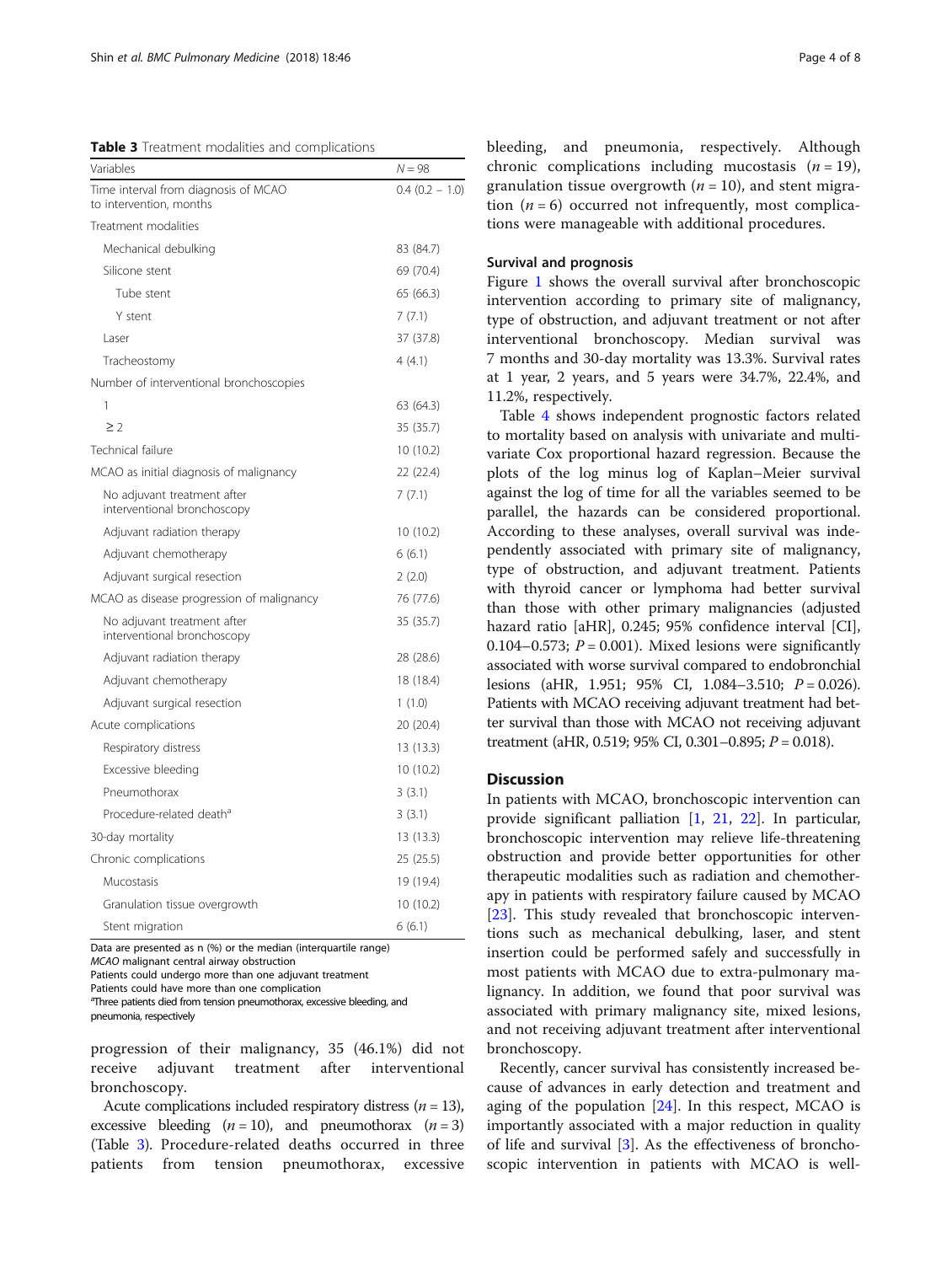<span id="page-4-0"></span>

known  $[1, 6, 11-14, 25, 26]$  $[1, 6, 11-14, 25, 26]$  $[1, 6, 11-14, 25, 26]$  $[1, 6, 11-14, 25, 26]$  $[1, 6, 11-14, 25, 26]$  $[1, 6, 11-14, 25, 26]$  $[1, 6, 11-14, 25, 26]$  $[1, 6, 11-14, 25, 26]$  $[1, 6, 11-14, 25, 26]$  $[1, 6, 11-14, 25, 26]$  $[1, 6, 11-14, 25, 26]$ , bronchoscopic intervention is a preferred palliative therapy for relief of MCAO [[21](#page-6-0), [22\]](#page-6-0). However, most research is limited to patients with MCAO due to primary pulmonary malignancy [[25](#page-6-0), [26](#page-6-0)], or to a small proportion of patients with MCAO due to extra-pulmonary malignancy [\[1](#page-6-0), [6,](#page-6-0) [11](#page-6-0)–[15\]](#page-6-0). Furthermore, previous studies performed analysis without separating patients based on the primary site of malignancy. Although some reports targeted patients with MCAO due to extra-pulmonary malignancy, only a small number of patients were included [[27](#page-6-0)–[29](#page-7-0)]. For these reasons, previous reports were limited when analyzing treatment outcomes and prognostic factors in patients with MCAO due to extra-pulmonary malignancy.

In the present study, the technical success rate was 90.8%, and acute complication- and procedure-related mortality were 20.4% and 3.1%, respectively. Because there are few reports regarding bronchoscopic intervention in patients with MCAO due to extra-pulmonary malignancy, it is difficult to compare clinical outcomes with previous reports. Nonetheless, the technical success rate of the present study was as high as previous reports of interventional bronchoscopy in patients with MCAO due to mainly primary pulmonary malignancy, which was 88–100% [[1,](#page-6-0) [6,](#page-6-0) [14](#page-6-0), [25,](#page-6-0) [26\]](#page-6-0). However, acute complications and procedure-related mortality were slightly higher in the present study than in previous studies, which were 3–10% [[6,](#page-6-0) [11](#page-6-0), [25](#page-6-0), [30\]](#page-7-0) and 1% [[6,](#page-6-0) [12,](#page-6-0) [14,](#page-6-0) [30](#page-7-0)], respectively. Considering that most of our patients had terminal-stage cancer and almost half of the patients had no further options for anti-cancer treatment in this study, we think that these technical success rates and complication rates are reasonable.

In this study, we also investigated prognostic factors associated with overall survival after the first bronchoscopic intervention. First, survival depends on the primary site of malignancy. We expected that patients with MCAO due to thyroid cancer (which is known to be slowly progressive) and lymphoma (known to have good response to chemoradiation therapy) would have better survival than those with MCAO due to other malignancies. Second, mixed lesions were a poor prognostic factor compared to endobronchial lesions. Mixed lesions frequently require a multimodal approach and can be associated with increased complications and mortality [[15](#page-6-0), [30\]](#page-7-0). Third, patients with MCAO not receiving adjuvant treatment after interventional bronchoscopy had a poor prognosis. As seen in previous studies, survival was poor among patients who had exhausted all options such as radiation, chemotherapy, and surgery before bronchoscopic intervention [\[6](#page-6-0), [15,](#page-6-0) [25](#page-6-0)]. On the other hand, BMI, poor performance status, as evaluated by ASA score, intubation state before intervention, and detection time of MCAO were not significantly associated with increased mortality in our study. We hypothesize that this was because their poor general condition was rapidly resolved and did not influence long term survival after successful intervention. Thus, bronchoscopic intervention should not be limited to these populations.

This report has several limitations. First, selection bias may have influenced the significance of our results due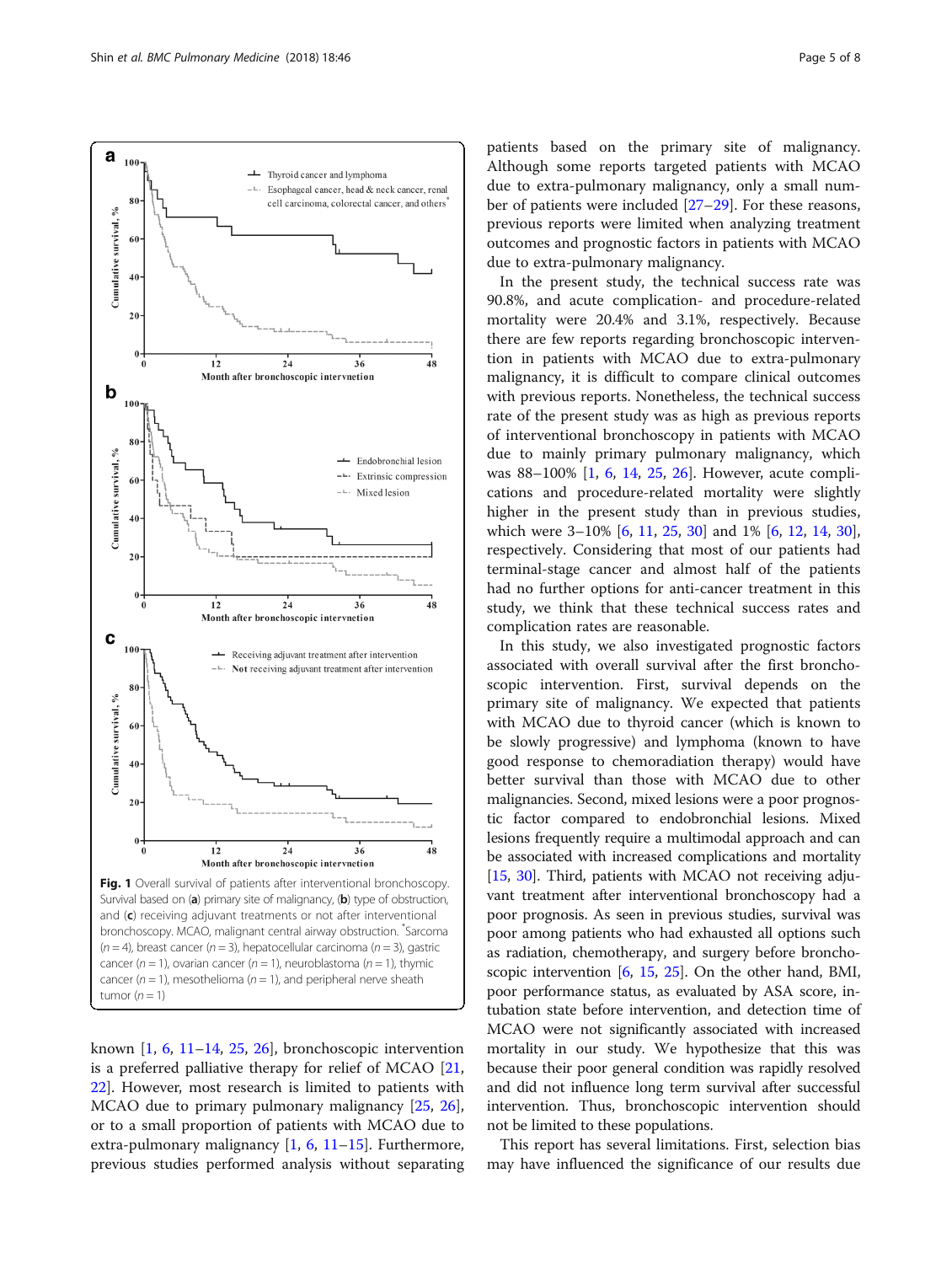<span id="page-5-0"></span>

|  | Table 4 Prognostic factors related to mortality |  |  |  |  |  |
|--|-------------------------------------------------|--|--|--|--|--|
|--|-------------------------------------------------|--|--|--|--|--|

| Variables                                                                     |                          | Univariable Cox regression |              | Multivariable Cox regression |       |
|-------------------------------------------------------------------------------|--------------------------|----------------------------|--------------|------------------------------|-------|
|                                                                               |                          | Unadjusted HR<br>(95% CI)  | $\mathcal P$ | Adjusted HR<br>(95% CI)      | P     |
| Age, years                                                                    | $\overline{\phantom{0}}$ | 0.996 (0.982-1.010)        | 0.596        | $1.005(0.981 - 1.029)$       | 0.679 |
| Sex, male                                                                     | 60                       | 1.224 (0.792-1.890)        | 0.363        | $0.721(0.398 - 1.307)$       | 0.282 |
| Body mass index, kg/m <sup>2</sup>                                            | $\qquad \qquad -$        | $0.925(0.869 - 0.984)$     | 0.013        | $0.968$ (0.901 - 1.041)      | 0.381 |
| Poor performance status <sup>a</sup>                                          | 35                       | 1.201 (0.776-1.859)        | 0.411        | $0.801$ $(0.470 - 1.363)$    | 0.413 |
| Intubation due to respiratory failure before intervention                     | 12                       | 1.308 (0.692-2.470)        | 0.409        | $1.110(0.517 - 2.384)$       | 0.788 |
| Primary site of malignancy                                                    |                          |                            |              |                              |       |
| Esophageal, head & neck, renal, and colorectal cancer and others <sup>b</sup> | 77                       | Reference                  |              | Reference                    |       |
| Thyroid cancer and lymphoma                                                   | 21                       | 0.316 (0.174-0.575)        | < 0.001      | $0.245(0.104 - 0.573)$       | 0.001 |
| Site of lesion                                                                |                          |                            |              |                              |       |
| Single lesion                                                                 | 93                       | Reference                  |              | Reference                    |       |
| Extended lesion                                                               | 5                        | 3.399 (1.333-8.663)        | 0.010        | $1.407(0.433 - 4.571)$       | 0.571 |
| Type of obstruction                                                           |                          |                            |              |                              |       |
| Endobronchial lesion                                                          | 29                       | Reference                  |              | Reference                    |       |
| Extrinsic compression                                                         | 15                       | 1.261 (0.624-2.551)        | 0.518        | 0.879 (0.321-2.404)          | 0.802 |
| Mixed lesion                                                                  | 54                       | 1.914 (1.171-3.130)        | 0.010        | 1.951 (1.084-3.510)          | 0.026 |
| Severity of stenosis (Myer and Cotton Grade) <sup>c</sup>                     |                          |                            |              |                              |       |
| II and III                                                                    | 80                       | Reference                  |              | Reference                    |       |
| $\mathsf{IV}$                                                                 | 18                       | 1.057 (0.617-1.809)        | 0.841        | $0.556$ (0.276 - 1.120)      | 0.100 |
| Length of MCAO <sup>d</sup> , mm                                              | $\overline{\phantom{0}}$ | 1.007 (0.989-1.024)        | 0.468        | $1.016(0.988 - 1.044)$       | 0.274 |
| Number of interventional bronchoscopies                                       |                          |                            |              |                              |       |
| 1                                                                             | 63                       | Reference                  |              | Reference                    |       |
| $\geq$ 2                                                                      | 35                       | $0.721(0.461 - 1.129)$     | 0.153        | $0.787(0.461 - 1.342)$       | 0.378 |
| Detection time of MCAO                                                        |                          |                            |              |                              |       |
| Initial diagnosis of malignancy that have not yet been treated                | 22                       | Reference                  |              | Reference                    |       |
| Disease progression of malignancy despite anti-cancer treatment               | 76                       | 1.963 (1.146-3.362)        | 0.014        | $1.541(0.710 - 3.347)$       | 0.274 |
| Adjuvant treatment after interventional bronchoscopy                          |                          |                            |              |                              |       |
| Not receiving adjuvant treatment                                              | 56                       | Reference                  |              | Reference                    |       |
| Receiving adjuvant treatment                                                  | 42                       | 0.501 (0.327-0.768)        | 0.002        | $0.519(0.301 - 0.895)$       | 0.018 |

HR hazard ratio, CI confidential interval, MCAO malignant central airway obstruction

aMerican Society of Anesthesiologists (ASA) physical status class ≥3 means severe systemic disease with functional limitation

 $b$ Sarcoma (n = 4), breast cancer (n = 3), hepatocellular carcinoma (n = 3), gastric cancer (n = 1), ovarian cancer (n = 1), neuroblastoma (n = 1), thymic cancer (n = 1), mesothelioma ( $n = 1$ ), and peripheral nerve sheath tumor ( $n = 1$ )

Categorization based on the percentage of reduction in cross-sectional area. Grade 1, ≤ 50% lumenal stenosis; Grade II, 51–70% lumenal stenosis; Grade III, 71–99% lumenal stenosis; Grade IV, no lumen

<sup>d</sup>Length of MCAO was defined as the sum of the length of the obstructive lesions more than Grade II

to the retrospective design at a single center. Second, there have been advancements in treatment options for patients with terminal malignancy, such as chemoradiotherapy and supportive care throughout the study period. These advancements might have influenced recent patients, leading to slower disease progression and better survival than former patients. Third, there may be a lead-time bias in our results. Because all the patients were in terminal stage with pulmonary metastasis from extra-pulmonary malignancy at the time of diagnosis for MCAO, we divided all patients by detection time and

receiving adjuvant treatment or not. Although we adjusted for these variables in the multivariable Cox proportional hazard regression analysis, lead-time bias may have influenced our results. Fourth, the number of patients was relatively small for multivariate analysis, including many prognostic variables. Therefore, interpretation of the main results will require caution. Finally, we could not evaluate spirometric data, quality of life, and symptom scores before and after treatment. This would be vital since the interventional procedures for MCAO are primarily palliative.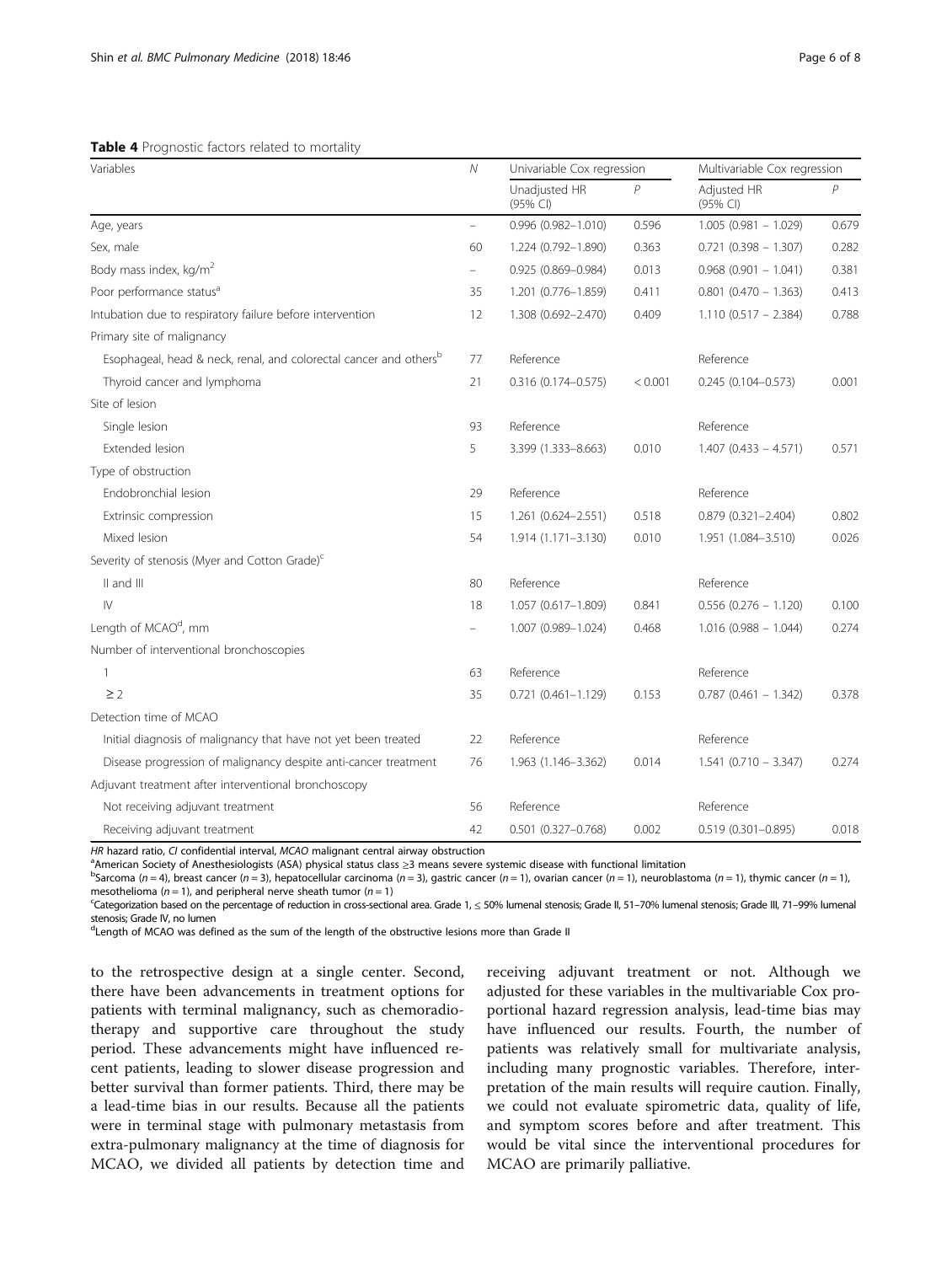## <span id="page-6-0"></span>Conclusions

In conclusion, bronchoscopic intervention could be a safe and effective procedure for terminal stage cancer patients with extra-pulmonary malignancies with lung metastasis. Poor prognosis may be related with MCAO due to cancer other than thyroid cancer or lymphoma, mixed lesions, and no adjuvant treatment after bronchoscopic intervention. We hope that this study can help clinicians select candidates that will benefit from bronchoscopic intervention.

#### Funding

None.

#### Availability of data and materials

The datasets used and/or analyzed during the current study are available from the corresponding author on reasonable request.

#### Authors' contributions

BS has been involved in collection and assembly of data, data analysis and interpretation, and manuscript writing. BC has been involved in collection and assembly of data, data analysis and interpretation, and review. HK has been involved in conception and design and review. BHJ has been involved in conception and design, collection and assembly of data, data analysis and interpretation, manuscript writing, and review. All authors read and approved the final manuscript.

#### Ethics approval and consent to participate

This study obtained approval from the institutional review board (IRB no. 2017-01- 033) to review and publish information obtained from patient records. The need for informed consent was waived because patient information was anonymized and de-identified prior to analysis.

#### Consent for publication

Not applicable.

#### Competing interests

The authors declare that they have no competing interests.

## Publisher's Note

Springer Nature remains neutral with regard to jurisdictional claims in published maps and institutional affiliations.

#### Author details

<sup>1</sup>Department of Internal Medicine, Yonsei University Wonju College of Medicine, Wonju, South Korea. <sup>2</sup>Department of Pulmonary and Critical Care Medicine, Kyung Hee University Hospital at Gangdong, School of Medicine, Kyung Hee University, Seoul, South Korea. <sup>3</sup>Division of Pulmonary and Critical Care Medicine, Department of Internal Medicine, Samsung Medical Center, Sungkyunkwan University School of Medicine, 81 Irwon-ro, Gangnam-gu, Seoul 06351, South Korea.

## Received: 27 November 2017 Accepted: 6 March 2018 Published online: 13 March 2018

#### References

- 1. Ost DE, Ernst A, Grosu HB, Lei X, Diaz-Mendoza J, Slade M, Gildea TR, Machuzak MS, Jimenez CA, Toth J, et al. Therapeutic bronchoscopy for malignant central airway obstruction: success rates and impact on dyspnea and quality of life. Chest. 2015;147(5):1282–98.
- 2. Macha HN, Becker KO, Kemmer HP. Pattern of failure and survival in endobronchial laser resection. A matched pair study. Chest. 1994;105(6):1668–72.
- 3. Walser EM, Robinson B, Raza SA, Ozkan OS, Ustuner E, Zwischenberger J. Clinical outcomes with airway stents for proximal versus distal malignant tracheobronchial obstructions. J Vasc Interv Radiol. 2004;15(5):471–7.
- 4. Wood DE. Management of malignant tracheobronchial obstruction. Surg Clin North Am. 2002;82(3):621–42.
- 5. Nihei K, Ishikura S, Kawashima M, Ogino T, Ito Y, Ikeda H. Short-course palliative radiotherapy for airway stenosis in non-small cell lung cancer. Int J Clin Oncol. 2002;7(5):284–8.
- 6. Jeon K, Kim H, Yu CM, Koh WJ, Suh GY, Chung MP, Kwon OJ. Rigid bronchoscopic intervention in patients with respiratory failure caused by malignant central airway obstruction. J Thorac Oncol. 2006;1(4):319–23.
- 7. Seijo LM, Sterman DH. Interventional pulmonology. N Engl J Med. 2001; 344(10):740–9.
- 8. Greelish JP, Friedberg JS. Secondary pulmonary malignancy. Surg Clin North Am. 2000;80(2):633–57.
- 9. Marchioni A, Lasagni A, Busca A, Cavazza A, Agostini L, Migaldi M, Corradini P, Rossi G. Endobronchial metastasis: an epidemiologic and clinicopathologic study of 174 consecutive cases. Lung Cancer (Amsterdam, Netherlands). 2014;84(3):222–8.
- 10. Kreisman H, Wolkove N, Finkelstein HS, Cohen C, Margolese R, Frank H. Breast cancer and thoracic metastases: review of 119 patients. Thorax. 1983;38(3):175–9.
- 11. Dalar L, Ozdemir C, Abul Y, Karasulu L, Sokucu SN, Akbas A, Altn S. Therapeutic bronchoscopic interventions for malignant airway obstruction: a retrospective study from experience on 547 patients. Medicine. 2016; 95(23):e3886.
- 12. Chen CH, Wu BR, Cheng WC, Chen CY, Chen WC, Hsia TC, Liao WC, Tu CY, Hsu WH. Interventional pulmonology for patients with central airway obstruction: an 8-year institutional experience. Medicine. 2017;96(2):e5612.
- 13. Amjadi K, Voduc N, Cruysberghs Y, Lemmens R, Fergusson DA, Doucette S, Noppen M. Impact of interventional bronchoscopy on quality of life in malignant airway obstruction. Respiration. 2008;76(4):421–8.
- 14. Razi SS, Lebovics RS, Schwartz G, Sancheti M, Belsley S, Connery CP, Bhora FY. Timely airway stenting improves survival in patients with malignant central airway obstruction. Ann Thorac Surg. 2010;90(4):1088–93.
- 15. Grosu HB, Eapen GA, Morice RC, Jimenez CA, Casal RF, Almeida FA, Sarkiss MG, Ost DE. Stents are associated with increased risk of respiratory infections in patients undergoing airway interventions for malignant airways disease. Chest. 2013;144(2):441–9.
- 16. Colt HG, Dumon JF. Airway stents. Present and future. Clin Chest Med. 1995; 16(3):465–78.
- 17. Kim H. Stenting therapy for stenosing airway disease. Respirology (Carlton, Vic). 1998;3(4):221–8.
- 18. Shin B, Kim K, Jeong BH, Eom JS, Song WJ, Kang HK, Kim H. Clinical significance of differentiating post-intubation and post-tracheostomy tracheal stenosis. Respirology (Carlton, Vic). 2017;22(3):513–20.
- 19. Owens WD, Felts JA, Spitznagel EL Jr. ASA physical status classifications: a study of consistency of ratings. Anesthesiology. 1978;49(4):239–43.
- 20. Myer CM 3rd, O'Connor DM, Cotton RT. Proposed grading system for subglottic stenosis based on endotracheal tube sizes. Ann Otol Rhinol Laryngol. 1994;103(4 Pt 1):319–23.
- 21. Mitchell PD, Kennedy MP. Bronchoscopic management of malignant airway obstruction. Adv Ther. 2014;31(5):512–38.
- 22. Guibert N, Mhanna L, Droneau S, Plat G, Didier A, Mazieres J, Hermant C. Techniques of endoscopic airway tumor treatment. J Thorac Dis. 2016;8(11): 3343–60.
- 23. Venuta F, Rendina EA, De Giacomo T, Mercadante E, Ciccone AM, Aratari MT, Moretti M, Coloni GF. Endoscopic treatment of lung cancer invading the airway before induction chemotherapy and surgical resection. Eur J Cardiothorac Surg. 2001;20(3):464–7.
- 24. Miller KD, Siegel RL, Lin CC, Mariotto AB, Kramer JL, Rowland JH, Stein KD, Alteri R, Jemal A. Cancer treatment and survivorship statistics, 2016. CA Cancer J Clin. 2016;66(4):271–89.
- 25. Guibert N, Mazieres J, Lepage B, Plat G, Didier A, Hermant C. Prognostic factors associated with interventional bronchoscopy in lung cancer. Ann Thorac Surg. 2014;97(1):253–9.
- 26. Stratakos G, Gerovasili V, Dimitropoulos C, Giozos I, Filippidis FT, Gennimata S, Zarogoulidis P, Zissimopoulos A, Pataka A, Koufos N, et al. Survival and quality of life benefit after endoscopic management of malignant central airway obstruction. J Cancer. 2016;7(7):794–802.
- 27. Fournel C, Bertoletti L, Nguyen B, Vergnon JM. Endobronchial metastases from colorectal cancers: natural history and role of interventional bronchoscopy. Respiration. 2009;77(1):63–9.
- 28. Chaussende A, Hermant C, Tazi-Mezalek R, Favrolt N, Hureaux J, Fournier C, Lorut C, Paganin F, Ngo MT, Vandemoortele T, et al. Endobronchial